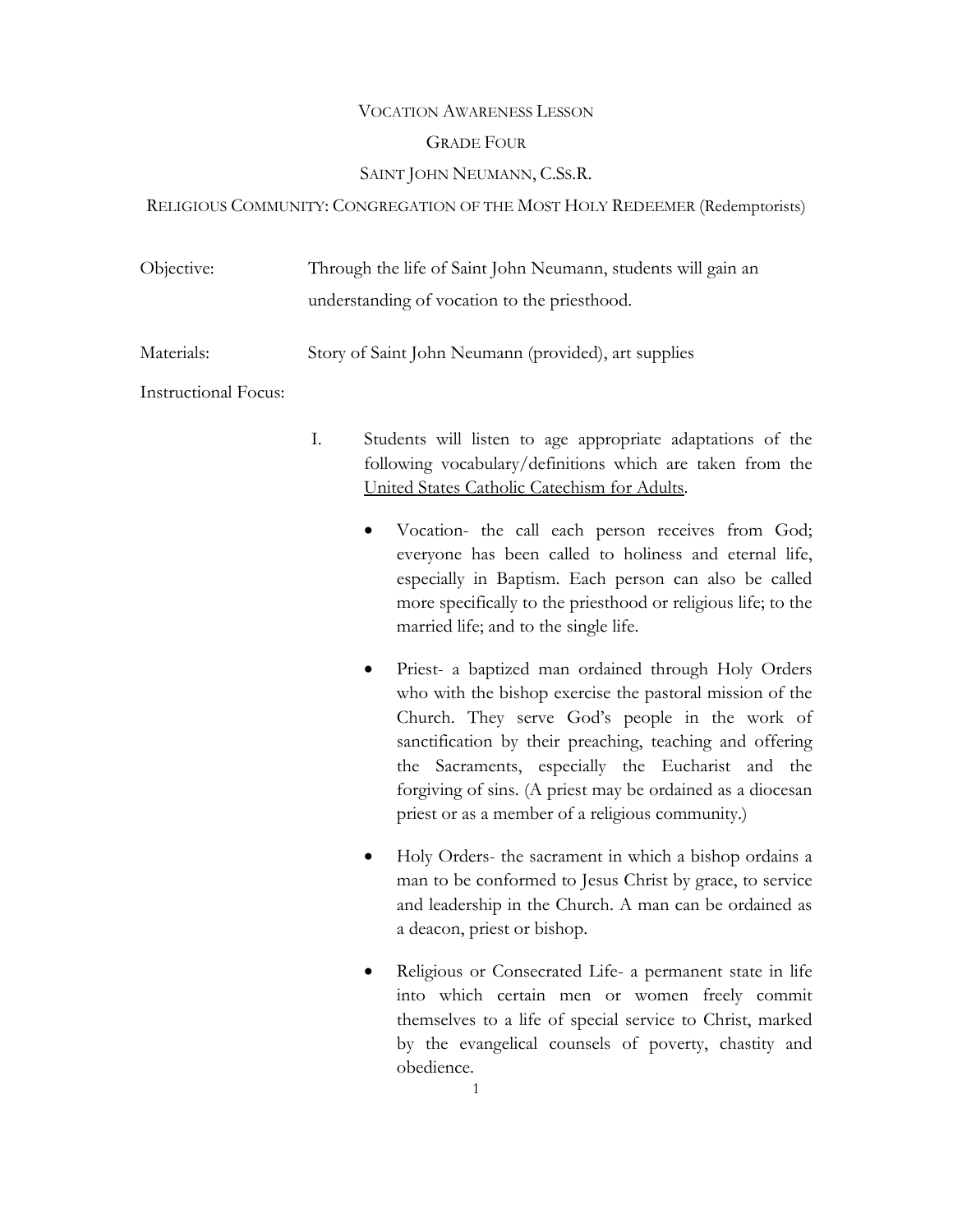As a class, the students will:

- read the "Story of Saint John Neumann"
- discuss the "Story of Saint John Neumann" in light of vocabulary
- identify and discuss the hardships that Saint John Neumann found as a priest in North America.

Students will create an intercessory prayer to Saint John Neumann about a hardship in their life.

Students will:

- share their prayers about Saint John Neumann
- partner with another student to create a poem or illustrate a scene from Saint John Neumann's life.
- II. Students will:
	- present projects to class
	- review vocabulary as a class

Optional Activity: Vocation Collage, "My Call from God"

- Students are assigned to small groups and discuss: --how God is calling now --how they accept God's call --how they will accept God's call in the future?
- Student groups create a vocation collage, "My Call from God." Students will need a sheet of white paper, crayons, markers, scissors, glue and magazines.
- Collages are displayed in classroom.

Resources used for the lesson and story of Saint John Neumann

Shrine of Saint John Neumann website: www.stjohnneumann.org Sisters of Notre Dame of Chardon, Ohio, Saints and Feast Days: A Resource and Activity Book, Loyola Press, 2004. Those who have purchased this book may reproduce its contents for use in educational settings.